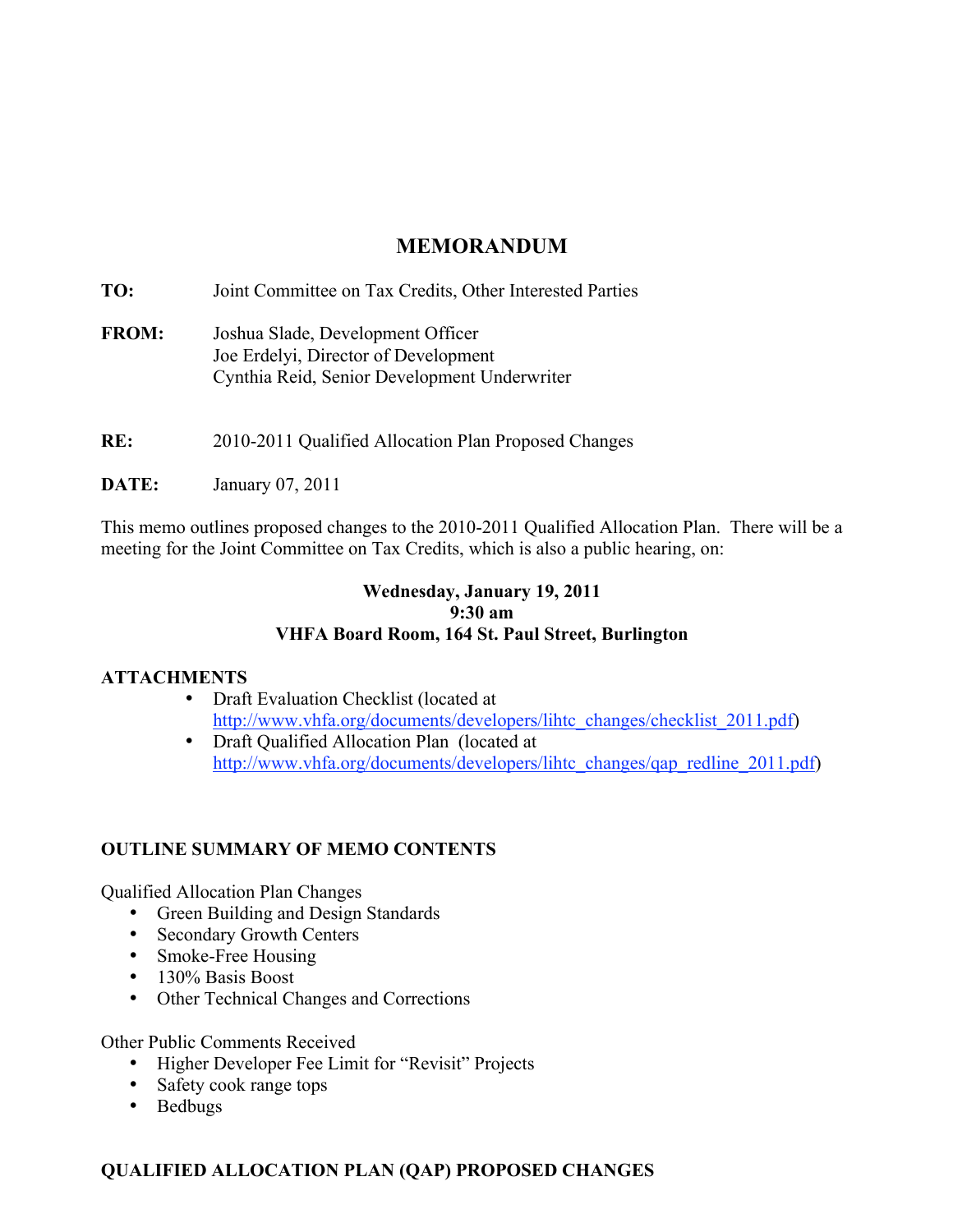### **Green Building and Design Standards page 14**

Since their adoption the Green Building and Design Standards have been optional, and staff wanted to obtain feedback from developers on the cost and challenges of implementing them. Since then, energy efficiency has taken on an even higher priority, with new stimulus funding also being sought by the same developments which often requires an even higher standard. Developer feedback to date has not caused staff to lessen the measures in the Green Building and Design Standards, and staff are recommending they become a threshold for all developments. Currently the 130% basis boost can be obtained by fully complying with the Green Building Standards, and staff are proposing removing that basis adjustment factor. All projects are required to meet applicable State building codes.

### **"Secondary" Growth Centers / Neighborhood Activity Centers page 21**

Staff have seen a number of proposals from locations that are not in a designated downtown or village center, or in a compact village or urban center, or within reasonable walking distance of one. Nevertheless, some of those proposals are in relatively high-density areas that are proximate to and established outgrowths of such higher density areas. Burlington's New North End and the Town Center in Essex are two recent examples. While it seems unlikely many residents of these areas will walk to the Five Corners or to downtown Burlington for goods or services, it does seem that many goods and services are available at those locations themselves. Plus, they are areas where higher density development can happen and is happening, and areas where public transportation serves, or will serve. Staff propose that these areas be given the same weight in the threshold and evaluation criteria that compact village and urban centers, and designated downtowns and village centers, are given.

#### **Smoke Free Housing page 17**

For many years there has been a coordinated national campaign to make housing smoke-free. In Vermont, VHFA has received letters from the Vermont Public Health Association, the Coalition for a Tobacco Free Vermont, the Vermont Medical Society, the American Lung Association, and the American Cancer Society, all encouraging a change to the QAP that would make a "top-tier priority" that all buildings with tax credit units be 100% smoke-free. Some property owners and managers already voluntarily implement a 100% smoke-free building policy. Staff recommend a threshold criterion for all new developments receiving tax credits beginning in CY 2011, that the buildings be 100% smoke-free.

#### **130% Basis Boost page 13**

As mentioned earlier, staff recommend that full compliance with the Green Building and Design Standards be a threshold criterion, and therefore be removed as a factor that earns the 130% basis boost. The other factor that earns this boost is a deeper mixed-income targeting (i.e. 20% of the units market-rate). In the time that this has been in effect, no developers have proposed this structure, in order to receive this boost. Doing mixed-income housing is a challenge on the development side for raising equity, and many states tried to implement mixed-income and then reverted to no requirement. (Vermont is one of few states that still promote mixed-income housing.) Staff propose removing the 130% basis boost for higher mixed-income targeting, since keeping it in place would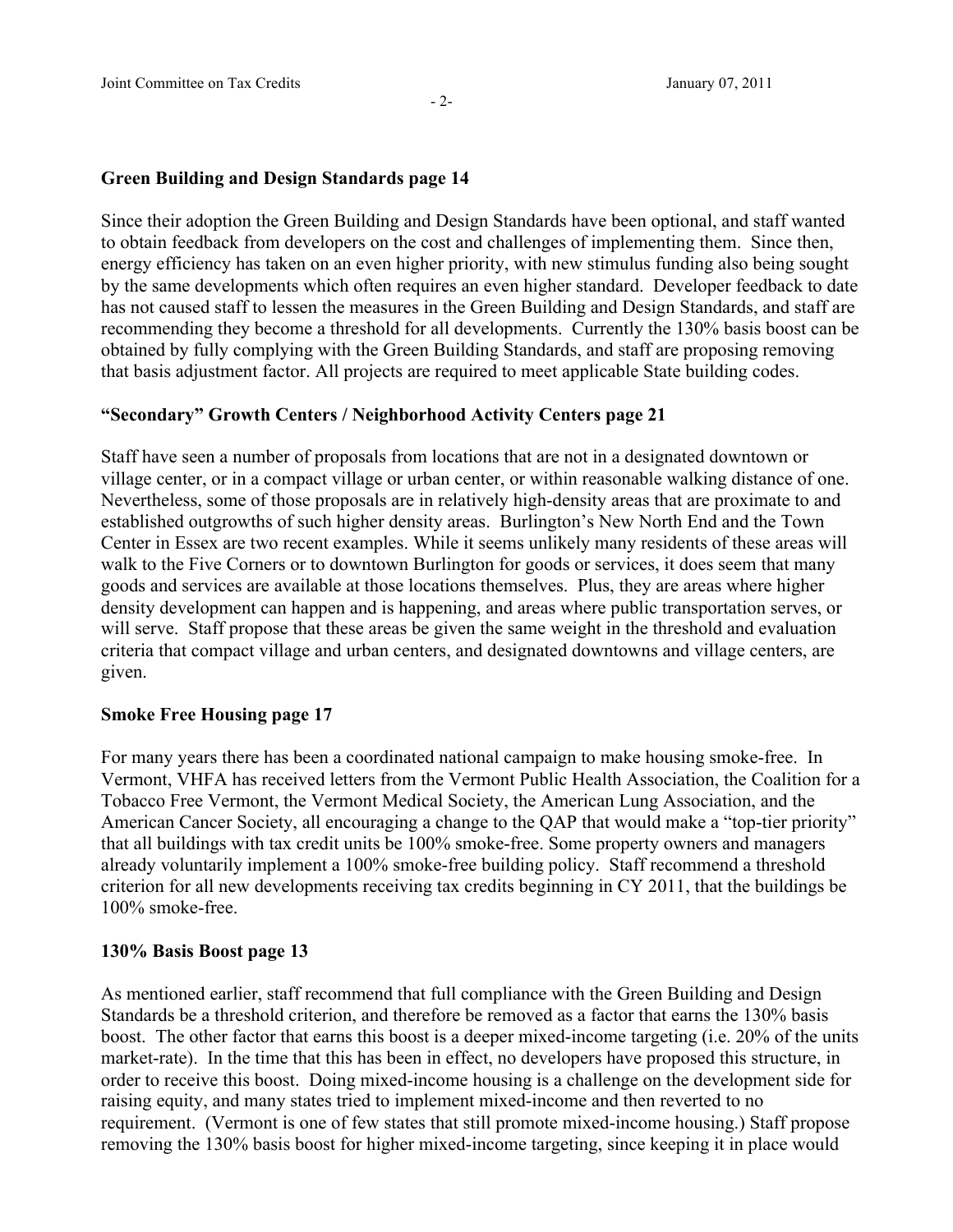apparently only reward projects that can meet this factor just by some circumstance or coincidence, and not as part of implementing a policy to promote mixed income housing.

Staff have considered a policy that 10% of all units, on a project-by-project basis, be set aside for households at risk of becoming homeless, or that are homeless. This was discussed at a past public hearing and not adopted. Since that discussion the homeless population in Vermont has continued to grow, and there are proven public savings in housing people who are homeless. Staff recommend implementing this change on a voluntary basis by providing the 130% basis boost for projects that meet this criterion.

Staff have received a comment that developers submit detail on the building envelope to be constructed with regards to energy efficiency. Staff support and recommend this change. Additionally, staff are aware that a building practice of constructing the envelope to a "20/40/60" standard (i.e. R-20 in the slab, R-40 in the walls, R-60 in the ceiling) is a sound one that promotes low energy usage and generally makes sense from a cost-benefit standpoint. Staff recommend allowing a 130% basis boost to projects that voluntarily build to that standard.

# **Other Technical Changes and Corrections (throughout)**

A variety of other changes are proposed for the QAP including:

- The 10% boost that states had received for two years to their annual credit ceilings is now gone, so references to it are being removed;
- Corrections to the description of the members of the Joint Committee on Tax Credits;
- Removal of time references (VHFA updates the QAP as needed, but no less often than once every two years – removing specific year references will make coordination of changes easier);
- Updates to the Table of Contents;
- Reference to Asset Management functions VHFA is required to do on projects that received TCAP and 1602 Exchange funds, under the Compliance section of the QAP;
- Language on VHFA's Appraisal Policy has been added;
- Reference to the Common Tenant Application / Universal Application has been added (State agencies are working on this and when it is in effect, should be used by tax credit owners and managers); and
- Language added on reporting to VHFA for purposes of maintaining a common database of multifamily projects in conjunction with VHCB and DHCA.

# **OTHER PUBLIC COMMENTS RECEIVED**

Staff have received other comments from the public and are not recommending action on them at this time. Those comments include:

- Higher fees for "revisit" projects (some developers have commented that the amount of work done on re-capitalizing and preserving projects is as substantial as for developing new projects, and therefore should be able to earn the same developer's fees).
- Bedbugs (in order to qualify for tax credits, units must be suitable for occupancy some states are wrestling with how to combat the growing bedbug problem, and are considering QAP language that makes any bedbug presence a unit that is defined as not suitable for occupancy).

- 3-